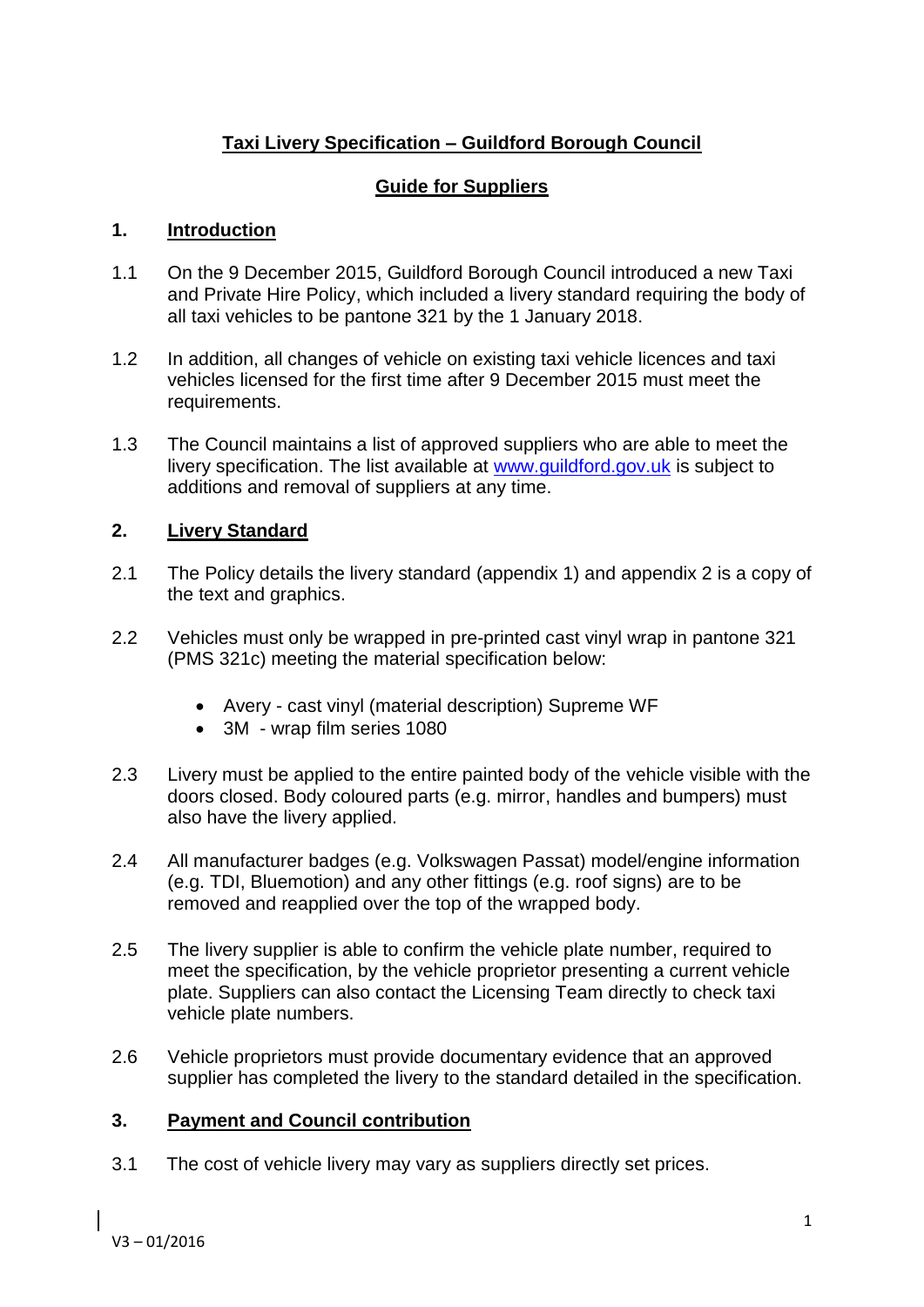- 3.2 The vehicle proprietor is directly responsible for all payments to suppliers and ensuring an approved supplier applies the livery to the specification.
- 3.3 The Council will contribute 25% of the total cost, up to £315 for any vehicle that is liveried before the 9 July 2016. After this date, there will be no further contribution from the Council.
- 3.4 After a vehicle meeting the livery specification has been licenced, the proprietor is eligible to apply for a refund until the 9 July 2016. The refund is not payable to the supplier. To obtain a refund the vehicle proprietor must:
	- complete the refund application form
	- provide evidence that the licenced taxi has met the livery specification
	- provide documentary evidence of the total amount paid to an approved supplier for livery of the licenced vehicle.
- 3.5 The wrapping supplier will provide the vehicle proprietor with advice and guidance on the preparation, application and care of the wrapping vinyl.
- 3.6 The vehicle proprietor is liable for the cost of repairs and replacement wrapping at all times.
- 3.7 The Council is not responsible for any damage to the vehicle or loss of income caused by the vehicle being wrapped.

### **4. Queries and Questions**

4.1 Please contact the Licensing Team with any questions or queries regarding the livery standard at:

| Phone: | 01483 505050               |
|--------|----------------------------|
| Email: | Licensing@guildford.gov.uk |